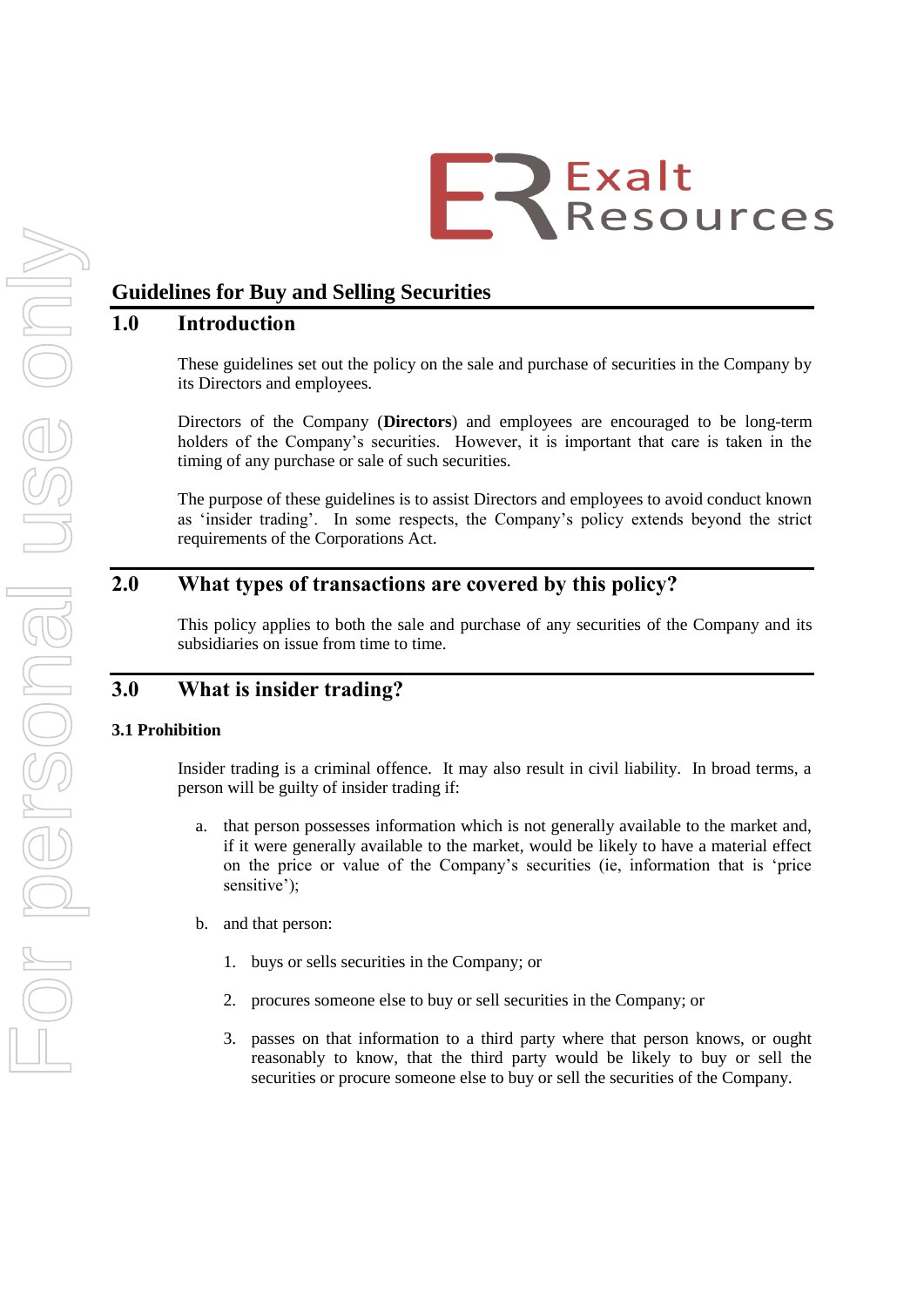#### **3.2 Examples**

To illustrate the prohibition described above, the following are possible examples of price sensitive information which, if made available to the market, may be likely to affect materially the price of the Company's securities:

- a) the Company considering a major acquisition or disposal of assets;
- b) the threat of major litigation against the Company;
- c) the Company"s sales and profit results materially exceeding (or falling short of) the market's expectations;
- d) a material change in debt, liquidity or cash flow;
- e) a significant new development proposal ie, new product or technology;
- f) the granting (or loss) or a major contract;
- g) management or business restructuring proposal;
- h) a share issue proposal;
- i) an agreement or option to acquire an interest in a mining tenement, or to enter into a joint venture or farm-in or farm-out arrangement in relation to a mining tenement; and
- j) significant discoveries, exploration results, or changes in reserve/resource estimates from mining tenements in which the Company has an interest.

#### **3.3 Dealing through third parties**

A person does not need to be a Director or employee of the Company to be guilty of insider trading in relation to securities in the Company. The prohibition extends to dealings by Directors and employees through nominees, agents or other associates, such as family members, family trusts and family companies (referred to as "Associates" in these guidelines).

#### **3.4 Information however obtained**

It does not matter how or where the person obtains the information – it does not have to be obtained from the Company to constitute inside information.

#### **3.5 Employee share schemes**

The prohibition does not apply to acquisitions of shares or options by employees made under employee share or option schemes, nor does it apply to the acquisition of shares as a result of the exercise of options under an employee option scheme. However, the prohibition does apply to the sale of shares acquired under an employee share scheme and also to the sale of shares acquired following the exercise of an option granted under an employee option scheme.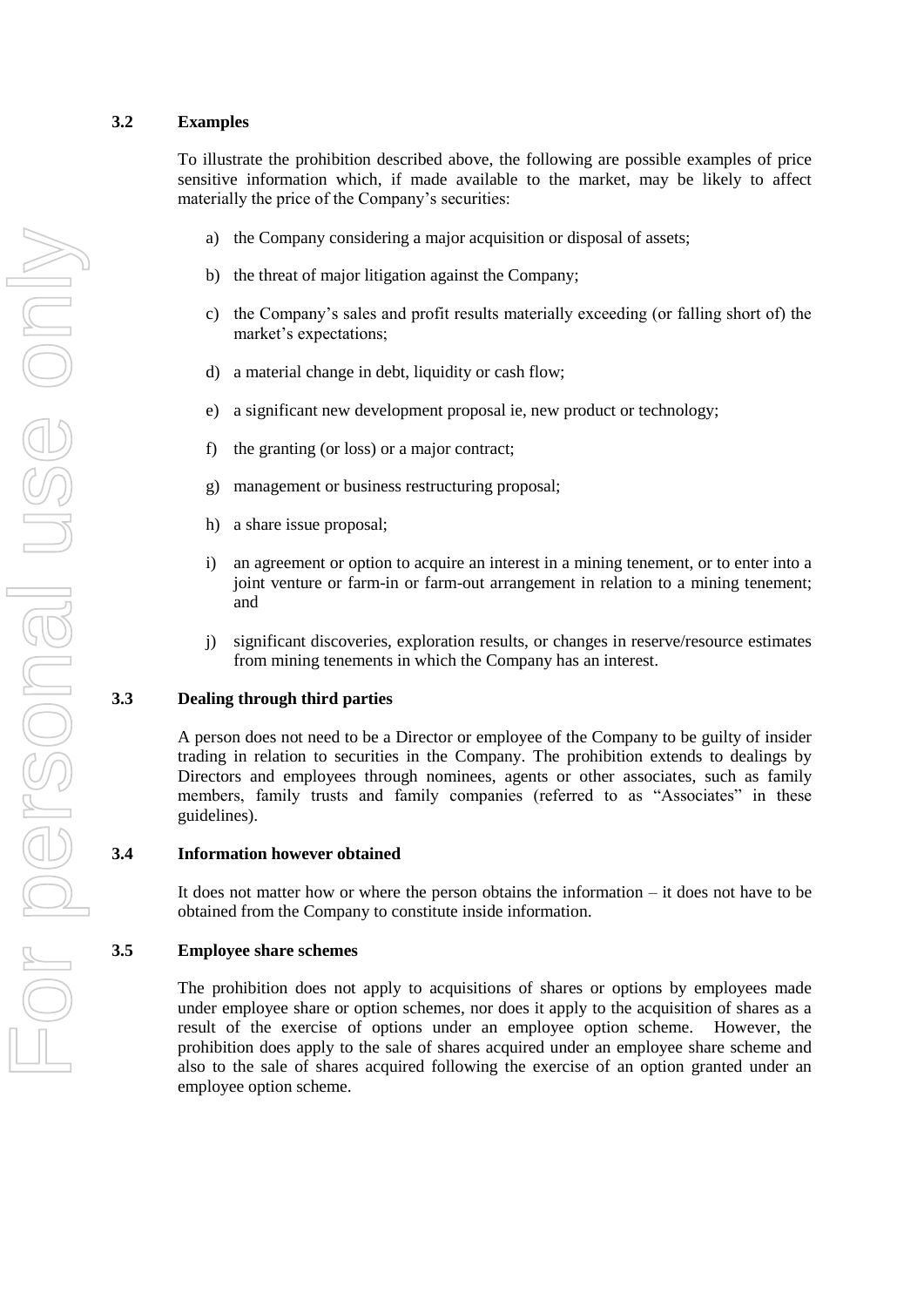# **4.0 Guidelines for trading in the Company's securities**

## **4.1 General rule**

The time for any Director or employee to buy or sell Company securities is limited to the 15 day (15) period from the:

- a) date of the Company"s Annual General Meeting;
- b) release of the quarterly results announcement to the ASX Limited (**ASX**);
- c) release of the half yearly results announcement to the ASX;
- d) release of the preliminary final results announcement to the ASX; or
- e) release of a disclosure document offering securities in the Company.

The Company may at its discretion vary this rule in relation to a particular period by general announcement to all employees either before or during the period.

However, if a Director or employee of the Company is in possession of price sensitive information which is not generally available to the market, then he or she must not deal in the Company"s securities at **any** time.

## **4.2 No short-term trading in the Company's securities**

Directors and employees should never engage in short-term trading of the Company"s securities except for the exercise of options where the shares will be sold shortly thereafter.

#### **4.3 Securities in other companies**

Buying and selling securities of other companies with which the Company may be dealing is prohibited where an individual possesses information which is not generally available to the market and is "price sensitive". For example, where an individual is aware that the Company is about to sign a major agreement with another company, they should not buy securities in either the Company or the other company.

## **4.4 Exceptions**

Directors and all employees may at any time:

- a) acquire ordinary shares in the Company by conversion of securities giving a right of conversion to ordinary shares;
- b) acquire Company securities under a bonus issue made to all holders of securities of the same class;
- c) acquire Company securities under a dividend reinvestment, or top-up plan that is available to all holders or securities of the same class;
- d) acquire, or agree to acquire or exercise options under a Company Share Option Plan;
- e) withdraw ordinary shares in the Company held on behalf of the employee in an employee share plan where the withdrawal is permitted by the rules of that plan;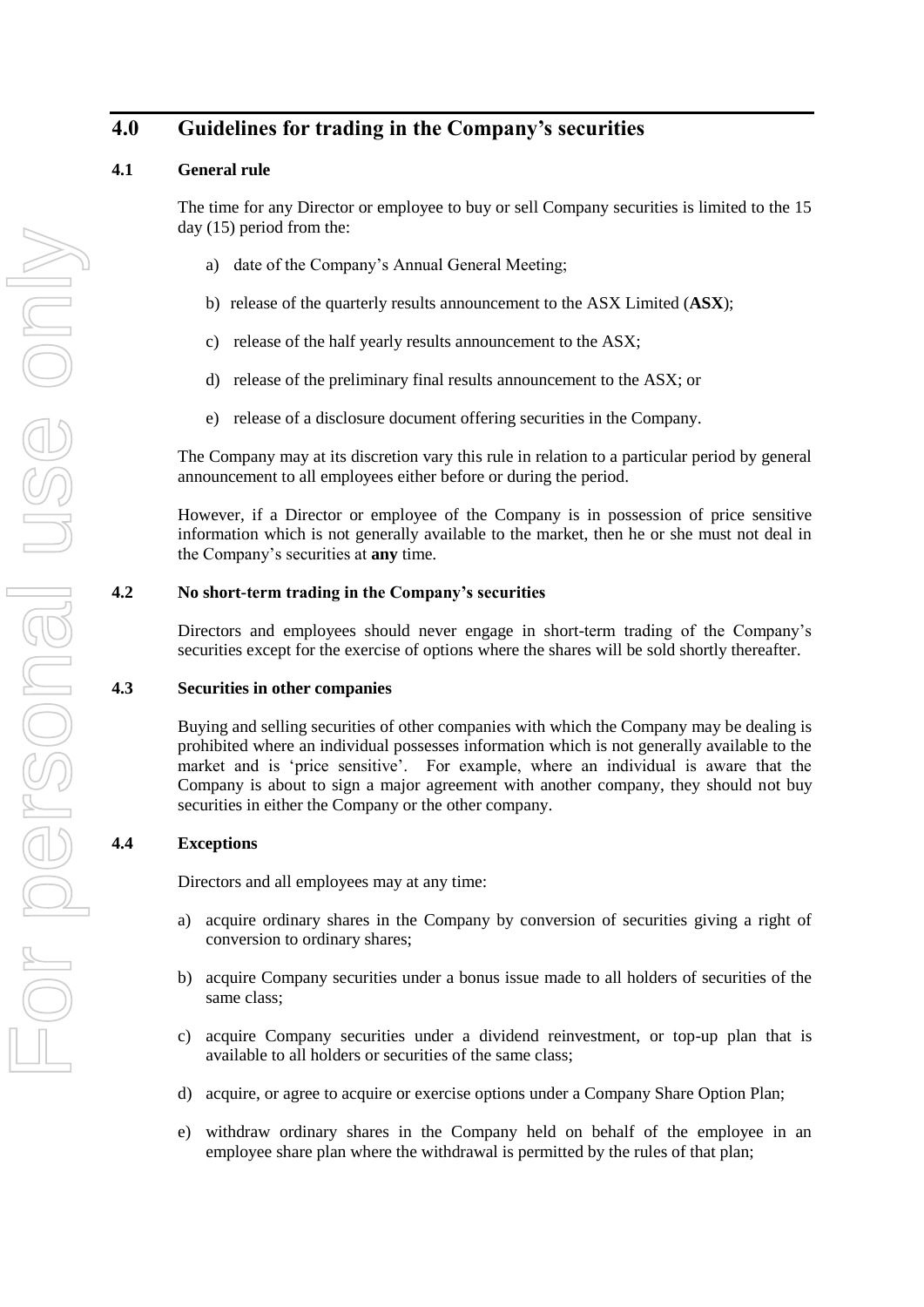- f) acquire ordinary shares in the Company as a result of the exercise of options held under an employee option scheme;
- g) transfer securities of the Company already held into a superannuation fund or other saving scheme in which the restricted person is a beneficiary;
- h) make an investment in, or trade in units of, a fund or other scheme (other than a scheme only investing in the securities of the Company) where the assets of the fund or other scheme are invested at the discretion of a third party;
- i) where a restricted person is a trustee, trade in the securities of the Company by that trust provided the restricted person is not a beneficiary of the trust and any decision to trade during a prohibited period is taken by the other trustees or by the investment managers independently of the restricted person;
- j) undertake to accept, or accept, a takeover offer;
- k) trade under an offer or invitation made to all or most of the security holders, such as, a rights issue, a security purchase plan, a dividend or distribution reinvestment plan and an equal access buy-back, where the plan that determines the timing and structure of the offer has been approved by the board. This includes decisions relating to whether or not to take up the entitlements and the sale of entitlements required to provide for the take up of the balance of entitlements under a renounceable pro rata issue;
- l) dispose of securities of the Company resulting from a secured lender exercising their rights, for example, under a margin lending arrangement;
- m) exercise (but not sell securities following exercise) an option or a right under an employee incentive scheme, or convert a convertible security, where the final date for the exercise of the option or right, or the conversion of the security, falls during a prohibited period and the Company has been in an exceptionally long prohibited period or the Company has had a number of consecutive prohibited periods and the restricted person could not reasonably have been expected to exercise it at a time when free to do so; or
- n) trade under a non-discretionary trading plan for which prior written clearance has been provided in accordance with procedures set out in this Policy.

The Company does have in place an active option incentive plan and accordingly:

- a) it is not permissible to provide the exercise price of options by selling the shares acquired on the exercise of these options unless the sale of those shares occurs during one of the 15 day periods specified in paragraph 4.1; and
- b) where the exercise price of options is being provided by a margin loan or other form of lending arrangement then there may be a risk that the employee or Director may need to sell shares to avoid providing additional capital or security to the lender in the event of a decrease in the value of the shares.

Were this to occur at a time when the person possessed inside information then the sale of Company securities would be a breach of insider trading laws, even though the person"s decision to sell was not influenced by the inside information that the person possessed and the person may not have made a profit on the sale. Where Company securities are provided to a lender as security by way of mortgage or charge a sale that occurs under that mortgage or charge as a consequence of default would not breach insider trading laws.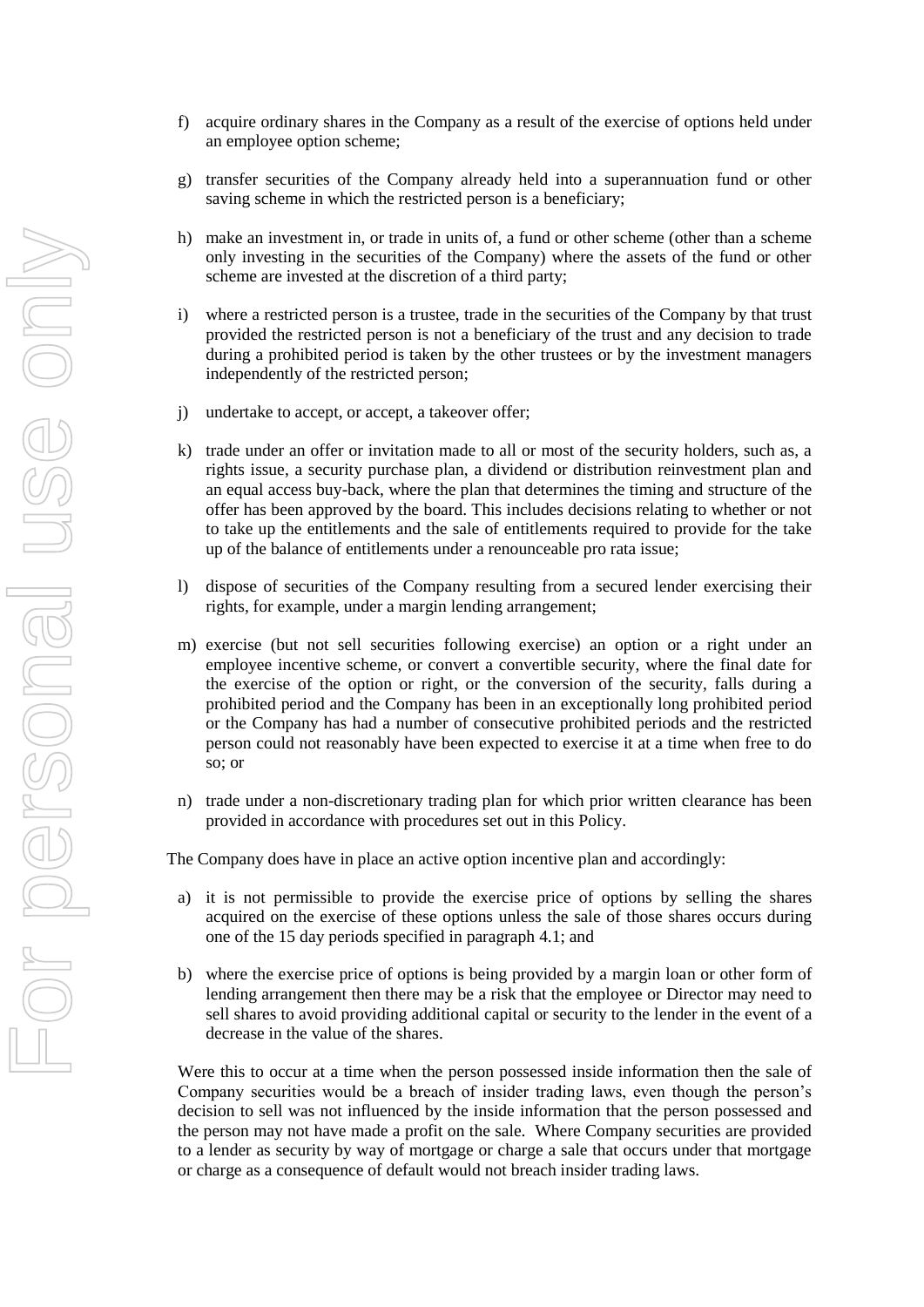#### **4.5 Notification of periods when Directors and employees can trade**

The Company Secretary"s Department will endeavour to notify all Directors and employees of the times when they are permitted to buy or sell the Company"s securities as set out in paragraph 4.1.

# **5.0 Approval and Notification Requirements**

## **5.1 Approval Requirements – Directors**

Any Director wishing to buy, sell or exercise rights in relation to the Company"s securities must obtain the prior approval of the Chairman or the Board before doing so; or

If the Chairman wishes to buy, sell or exercise rights in relation to the Company"s securities the Chairman must obtain the prior approval of the Board before doing so.

#### **5.2 Approval Requirements – Key Management Personnel**

Any Key Management Personnel wishing to buy, sell or exercise rights in relation to the Company"s securities must obtain the prior written approval of the Chief Executive Officer before doing so.

For the purpose of this policy, "**Key Management Personnel"** are defined as:

- a) any first line reports of the Chief Executive Officer and their direct reports; and
- b) any other person designated by the Chief Executive Officer as key management personnel on the basis that they have authority and responsibility for planning, directing and controlling the activities of the Company either directly or indirectly.

#### **5.3 Notification**

Any Director or employee who (or through his or her Associates) buys, sells, or exercises rights in relation to Company securities **must** notify the Company Secretary in writing of the details of the transaction within five (5) business days of the transaction occurring. This notification obligation operates at all times but does not apply to acquisitions of shares or options by employees made under employee share or option schemes, nor does it apply to the acquisition of shares as a result of the exercise of options under an employee option scheme.

#### **5.4 Approvals to buy or sell securities**

All requests to buy or sell securities must include the intended volume of securities to be purchased or sold and an estimated time frame for the sale or purchase.

Copies of written approvals must be forwarded to the Company Secretary prior to the approved purchase or sale transaction.

#### **5.5 Director and Key Management Personnel sales of securities**

Directors and executives need to be mindful of the market perception associated with any sale of Company securities and possibly the ability of the market to absorb the volume of shares being sold. With this in mind, the management of the sale of any significant volume of Company securities (i.e. a volume that would represent a volume in excess of 10% of the total securities held by the seller prior to the sale, or a volume to be sold that would be in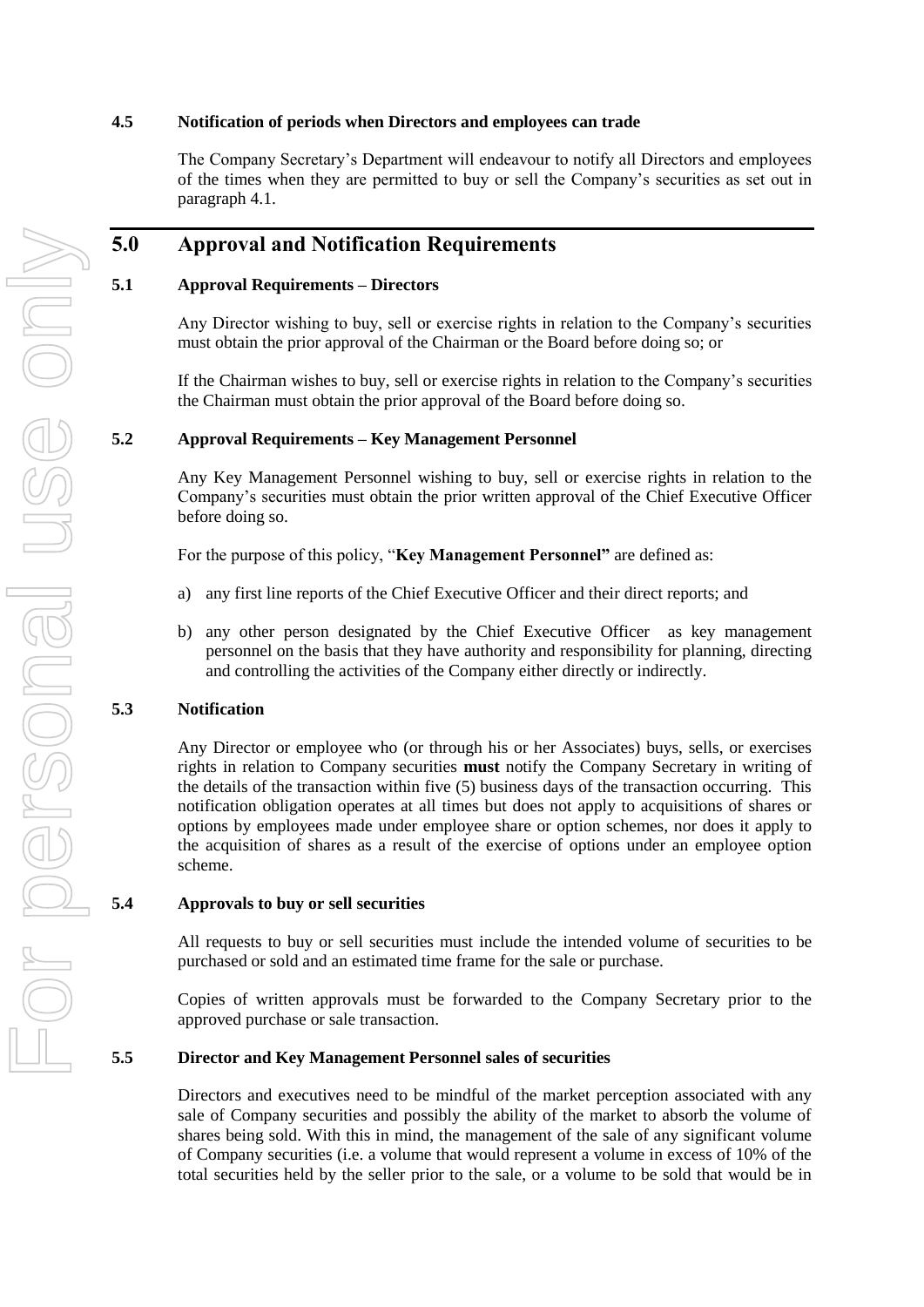excess of 10% of the average daily traded volume of the shares of the Company on the ASX for the preceding 20 trading days) by a Director, the Chief Executive Officer or other Key Management Personnel needs to be discussed with the board and the Company"s legal and financial advisers prior to the execution of any sale. These discussions need to be documented in the form of a file note, to be retained by the Company Secretary.

#### **5.6 Exemption from Trading Window restriction due to exceptional circumstance**

A Director, employee or contractor who is not in possession of inside information in relation to the Company, may be given prior written clearance by the Chief Executive Officer (or in the case of a Director the Chairman, or in the case of the Chairman all of the other members of the board) to sell or otherwise dispose of Company securities outside of a trading window where the person is in severe financial hardship or where there are exceptional circumstances as set out in this policy.

#### **5.7 Severe Financial Hardship or Exceptional Circumstances**

The determination of whether a Director, employee or contractor is in severe financial hardship will be made by the Chief Executive Officer in the case of employees, the Chairman in the case of a Director, and all of the board in the case of the Chairman.

A financial hardship or exceptional circumstances determination can only be made by examining all of the facts and if necessary obtaining independent verification of the facts from banks, accountants or other like institutions.

#### **5.8 Financial Hardship**

A Director, employee or contractor may be in severe financial hardship if they have a pressing financial commitment that can not be satisfied other than by selling the securities of the Company.

In the interests of an expedient and informed determination by the Chief Executive Officer, Chairman or board of Directors, any application for an exemption allowing the sale of Company securities outside of the Trading Window based on financial hardship must be made in writing, be accompanied by a statutory declaration stating all of the facts and be accompanied by copies of relevant supporting documentation, including contact details of the persons accountant, bank and other such independent institutions.

Any exemption, if issued, will be in writing and shall contain a specified time period during which the sale of securities can be made.

#### **5.9 Exceptional Circumstances**

Exceptional circumstances may apply to the disposal of Company securities by a Director, employee or contractor if the person is required by a court order, a court enforceable undertaking for example in a bona fide family settlement, to transfer or sell securities of the Company or there is some other overriding legal or regulatory requirement to do so.

Any application for an exemption allowing the sale of Company securities outside of the Trading Window based on exceptional circumstances must be made in writing and be accompanied by relevant court and/or supporting legal documentation.

Any exemption, if issued, will be in writing and shall contain a specified time period during which the sale of securities can be made.